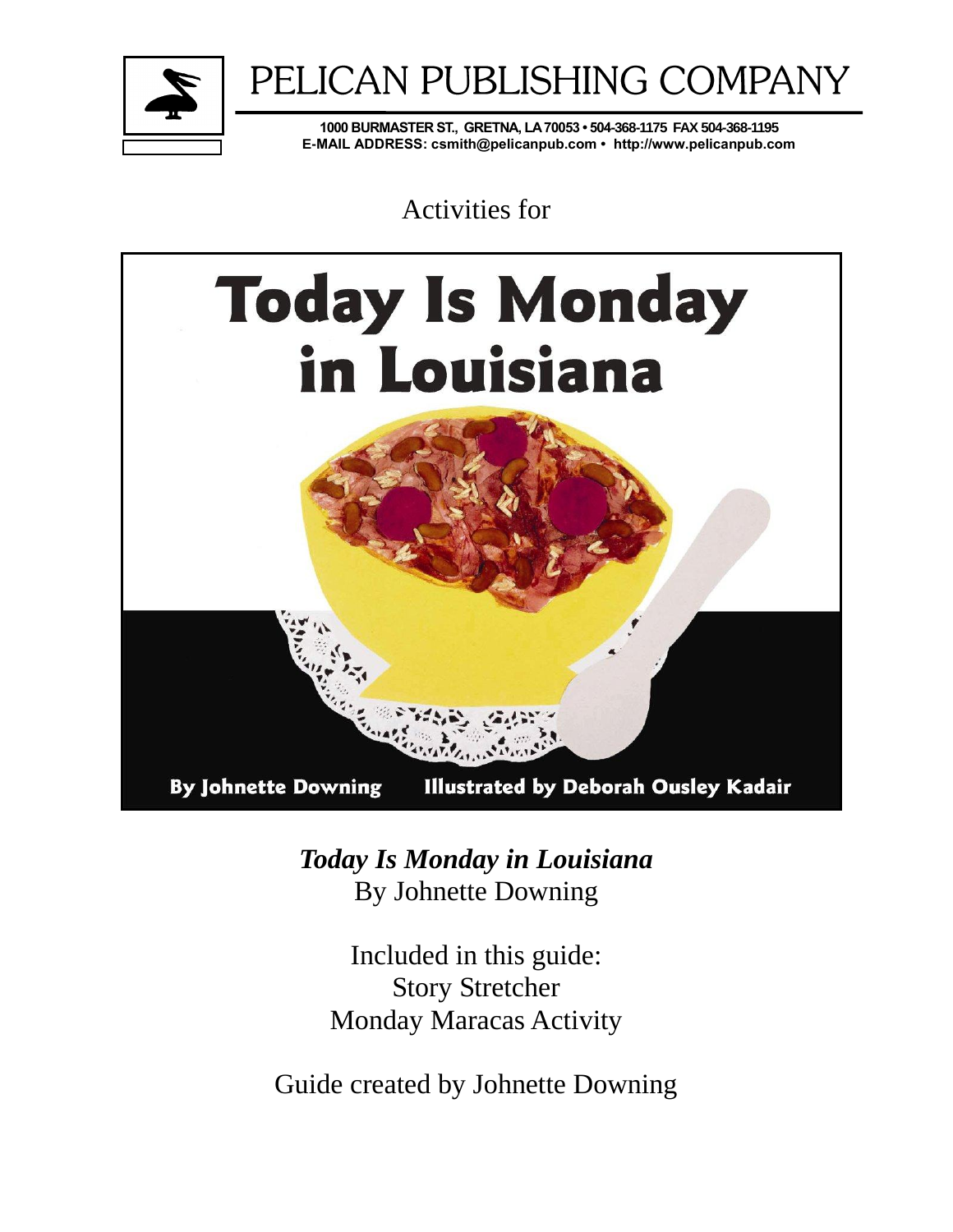## Today Is Monday in Louisiana Story Stretcher

Below are some ideas for stretching the story beyond the page.

- Read the book one time through including the Word Menu for your class.
- Read the story again and ask the students to repeat the refrain, "All you lucky children, come and eat it up. Come and eat it up."
- Next, test the student's sequencing skills by asking the class to recall which foods are eaten on which days of the week.
- Just for fun, the illustrator placed two animals in the book. Follow the movements of the animals and the vase of flowers as you read the book.
- The song for the book is on Johnette's "From the Gumbo Pot" CD. Play the song and invite the class to sing along as you turn the pages of the book.
- $\bullet$  Make a pot of red beans and rice with the class allowing the students to measure and add some of the ingredients into the pot. Using a crock pot is the safest way to do this in the class.
- Create collage illustrations using construction paper for each meal and day of the week.
- B Dedicate an entire week to the book, cooking and eating red beans on Monday, po'boys on Tuesday, etc. Enjoy a Louisiana meal every day for one week with your class.
- Create chef costumes and pretend dishes to sing and act out the book for an assembly program.